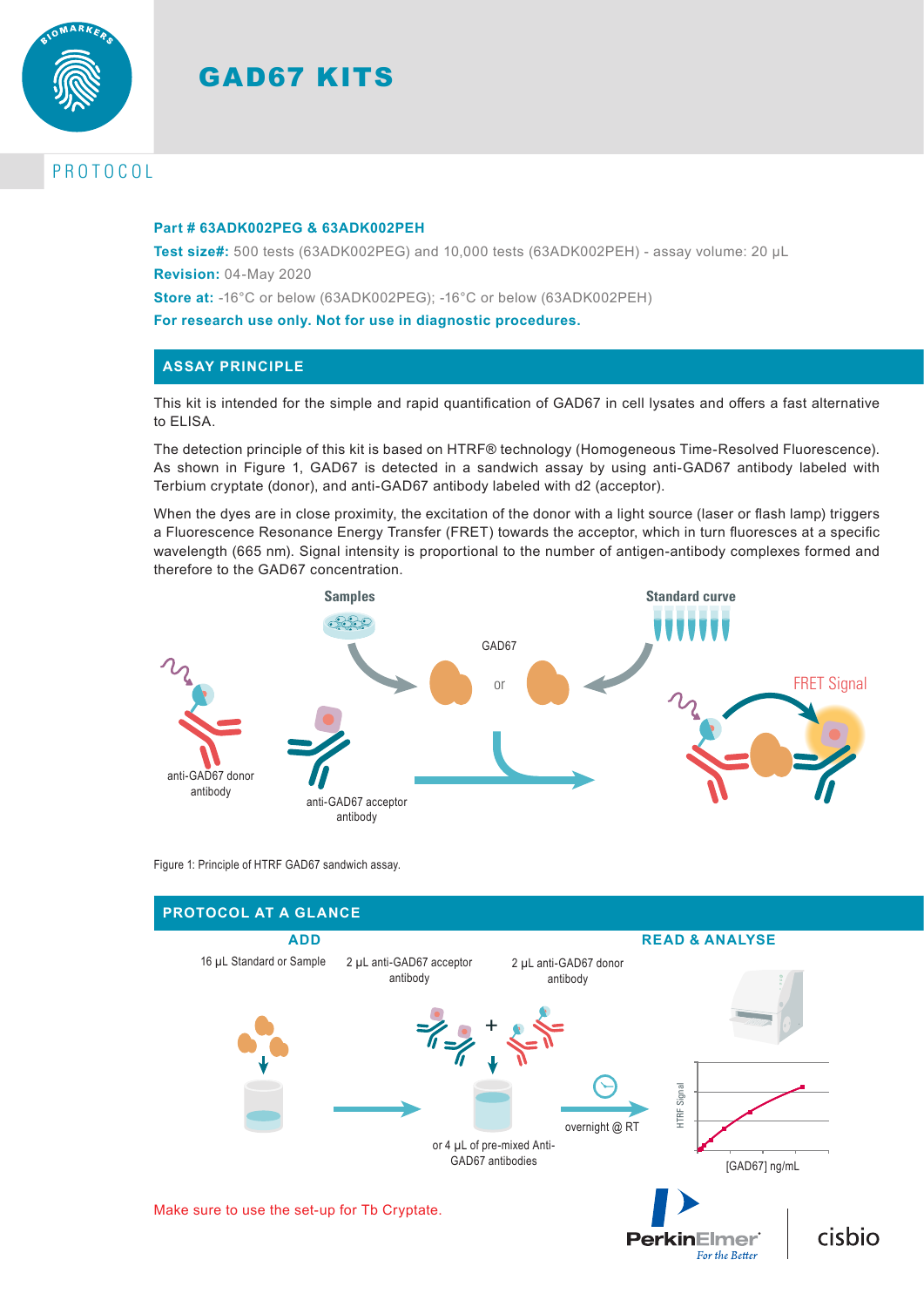#### **MATERIALS PROVIDED:**

| <b>KIT COMPONENTS</b>      | <b>500 TESTS *</b><br>CAT#63ADK002PEG | 10,000 TESTS *<br>CAT#63ADK002PEH |
|----------------------------|---------------------------------------|-----------------------------------|
| GAD67 Standard             | 1 vial - 10 µL                        | 1 vial - $10 \mu L$               |
| Frozen                     | 100 $\mu$ g/mL                        | 100 $\mu$ g/mL                    |
|                            | 1 vial - 20 µL                        | 1 vial - 0.4 mL                   |
| GAD67 Tb Cryptate Antibody | Frozen - 50X                          | Frozen - 50X                      |
|                            | 1 vial - 20 µL                        | 1 vial - 0.4 mL                   |
| GAD67 d2 Antibody          | Frozen - 50X                          | Frozen - 50X                      |
| Lysis buffer **            | Not provided                          | Not provided                      |
|                            | Recommended M-PER                     | Recommended M-PER                 |
| Detection buffer ***       | 1 vial                                | 1 vial                            |
| ready-to-use               | 2 mL                                  | 50 mL                             |

\* When used as advised, the two available kit sizes will provide sufficient reagents for 500 tests and 10,000 tests respectively in 20 µL final volume..

Assay volumes can be adjusted proportionally to run the assay in 96 or 1536 well microplates.

\*\* Medium like cell culture medium can be an alternative to the diluent.

\*\*\* The Detection buffer is used to prepare working solutions of acceptor and donor reagents.

#### **PURCHASE SEPARATELY:**

• HTRF®-Certified Reader. Make sure the setup for Tb Cryptate is used.

For a list of HTRF-compatible readers and set-up recommendations, please visit www.cisbio.com/compatible-readers

• Small volume (SV) detection microplates - .

For more information about microplate recommendations, please visit our website at: cisbio.com/microplates-recommendations

| <b>STORAGE AND STABILITY</b> |  |
|------------------------------|--|
|------------------------------|--|



Store the kit at -16°C or below.

Under proper storage conditions, reagents are stable until the expiry date indicated on the label. Detection buffer is shipped frozen, but can be stored at 2-8°C in your premises.



If lyophilized, reconstituted reagents, antibodies, and standard stock solutions may be frozen and thawed only once. To avoid freeze/thaw cycles, it is recommended to dispense remaining stock solutions into disposable plastic vials for storage at -16°C or below .

Reagents

## **REAGENT PREPARATION**

### **BEFORE YOU BEGIN:**

- It is very important to prepare reagents in the specified buffers. The use of an incorrect lysis buffer may affect reagent stability and assay results.
- Thaw the frozen reagents at room temperature, allow them to warm up to room temperature for at least 30 mins before use
- Before use, allow Lysis buffer and Detection buffer to warm up at room temperature and homogenize them with a vortex.
- Antibody solutions must be prepared in individual vials and can be mixed prior to dispensing.
- GAD67 standards (for standard curve) must be prepared in lysis buffer or in the same medium as the samples.

# **TAKE CARE TO PREPARE STOCK AND WORKING SOLUTIONS ACCORDING TO THE DIRECTIONS FOR THE KIT SIZE YOU HAVE PURCHASED.**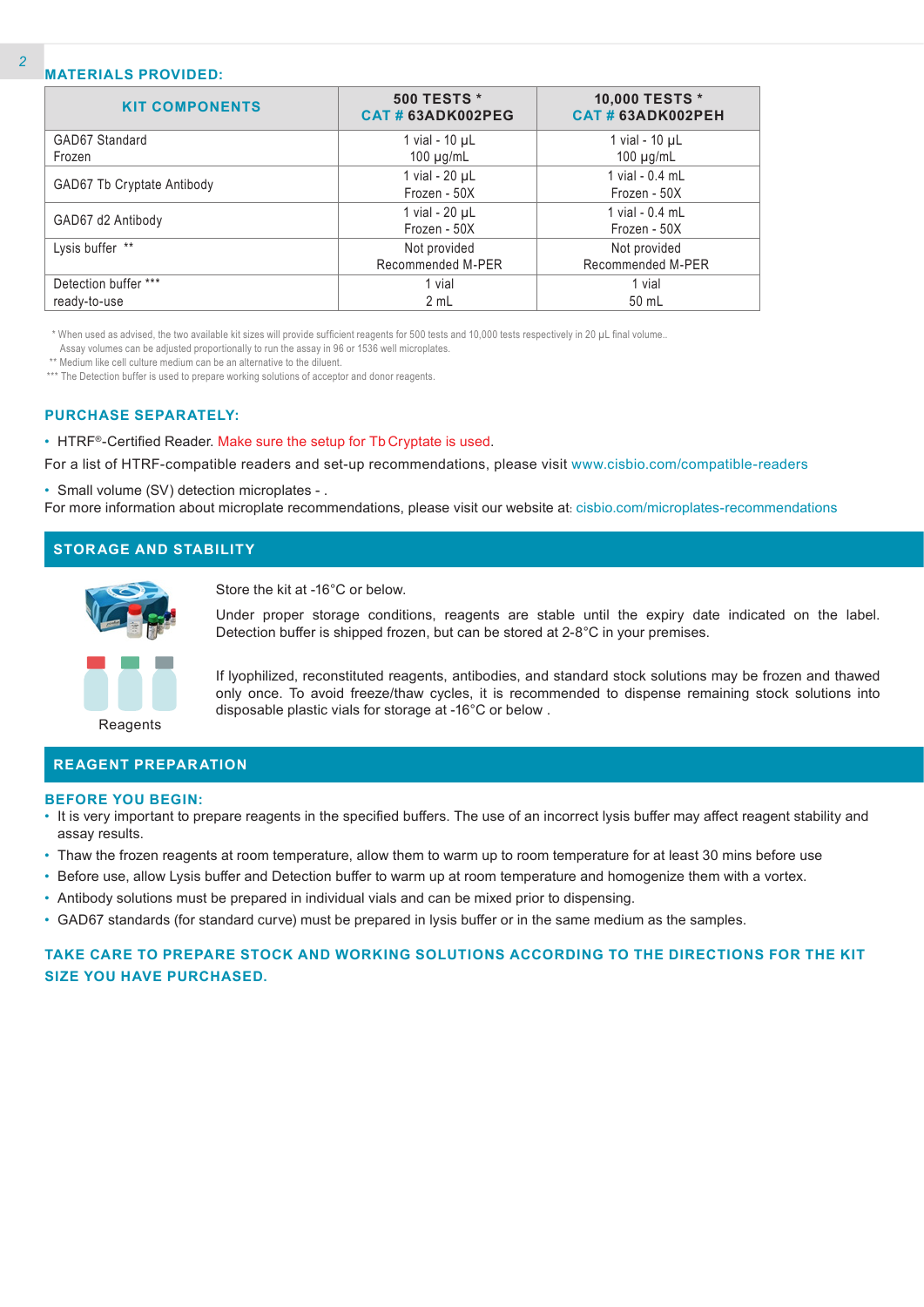# **TO PREPARE REAGENT STOCK SOLUTIONS:**

| 500 TESTS KIT - 63ADK002PEG                                                                                                                               |  | 10,000 TESTS KIT - 63ADK002PEH |                                                                                                                                                           |  |
|-----------------------------------------------------------------------------------------------------------------------------------------------------------|--|--------------------------------|-----------------------------------------------------------------------------------------------------------------------------------------------------------|--|
| Anti-GAD67 Tb Cryptate antibody                                                                                                                           |  |                                |                                                                                                                                                           |  |
| Thaw the GAD67 Tb Cryptate antibody. Mix gently.<br>This 50X stock solution can be frozen and stored at<br>-16°C or below.                                |  |                                | Thaw the GAD67 Tb Cryptate antibody. Mix gently.<br>This 50X stock solution can be frozen and stored at<br>-16°C or below.                                |  |
| Anti-GAD67 d2 antibody                                                                                                                                    |  |                                |                                                                                                                                                           |  |
| Thaw the GAD67 d2 antibody . Mix gently.<br>This 50X stock solution can be frozen and stored at<br>-16°C or below.                                        |  |                                | Thaw the GAD67 d2 antibody . Mix gently.<br>This 50X stock solution can be frozen and stored at<br>-16°C or below.                                        |  |
| GAD67 Standard                                                                                                                                            |  |                                |                                                                                                                                                           |  |
| Thaw the GAD67 Standard in order to obtain a 100 µg/<br>mL stock solution. Mix gently. This stock solution can<br>be frozen and stored at -20°C or below. |  |                                | Thaw the GAD67 Standard in order to obtain a 100 µg/<br>mL stock solution. Mix gently. This stock solution can<br>be frozen and stored at -20°C or below. |  |
| Lysis buffer                                                                                                                                              |  |                                |                                                                                                                                                           |  |
| The Lysis buffer is ready-to-use.                                                                                                                         |  |                                | The Lysis buffer is ready-to-use.                                                                                                                         |  |
| Detection buffer                                                                                                                                          |  |                                |                                                                                                                                                           |  |
| The Detection buffer is ready-to-use.                                                                                                                     |  |                                | The Detection buffer is ready-to-use.                                                                                                                     |  |

### **TO PREPARE ANTIBODY WORKING SOLUTIONS:**

Each well requires 2 µL of GAD67-Tb Cryptate Antibody and 2 µL of GAD67-d2 Antibody.

Prepare the two antibody solutions in separate vials.

| 500 TESTS KIT - 63ADK002PEG                                                                                                                                                                                                                                                                                              |                 |                 | 10,000 TESTS KIT - 63ADK002PEH                                                                                                                                                                                                                                                                                                 |  |  |  |
|--------------------------------------------------------------------------------------------------------------------------------------------------------------------------------------------------------------------------------------------------------------------------------------------------------------------------|-----------------|-----------------|--------------------------------------------------------------------------------------------------------------------------------------------------------------------------------------------------------------------------------------------------------------------------------------------------------------------------------|--|--|--|
| GAD67 Eu Cryptate antibody                                                                                                                                                                                                                                                                                               |                 |                 |                                                                                                                                                                                                                                                                                                                                |  |  |  |
| Dilute 50-fold the 50X stock solution (thawed<br>reagent) of GAD67 Tb Cryptate antibody with the<br>Detection buffer: add 1 volume of Tb Cryptate<br>antibody stock solution in 49 volumes of Detection<br>buffer (e.g., 20 µL of reconstituted Tb Cryptate<br>antibody stock solution + 980 µL of Detection<br>Buffer). | 49 vol<br>1 vol | 49 vol<br>1 vol | Dilute 50-fold the 50X stock solution (thawed<br>reagent) of human GAD67 Cryptate antibody stock<br>solution with the Detection buffer: add 1 volume of<br>Tb Cryptate antibody stock solution in 49 volumes<br>of Detection buffer (e.g., 0.4 mL of Tb Cryptate<br>antibody stock solution + 19.6 mL of Detection<br>Buffer). |  |  |  |
| GAD67 d2 antibody                                                                                                                                                                                                                                                                                                        |                 |                 |                                                                                                                                                                                                                                                                                                                                |  |  |  |
| Dilute 50-fold the 50X stock solution (thawed<br>reagent) of GAD67 d2 antibody with the Detection<br>buffer: add 1 volume of d2 antibody stock solution<br>in 49 volumes of Detection buffer(e.g., 20 µL of<br>reconstituted d2 antibody stock solution + 980 µL of<br>Detection Buffer).                                | 49 vol<br>1 vol | 49 vol<br>1 vol | Dilute 50-fold the 50X stock solution (thawed<br>reagent) of human GAD67 d2 antibody stock solution<br>with the Detection buffer: add 1 volume of d2<br>antibody stock solution in 49 volumes of Detection<br>buffer (e.g., 0.4 mL of d2 antibody stock solution +<br>19.6 mL of Detection Buffer).                            |  |  |  |
| Antibody mix                                                                                                                                                                                                                                                                                                             |                 |                 |                                                                                                                                                                                                                                                                                                                                |  |  |  |
| It is possible to pre-mix the two ready-to-use<br>antibody solutions just prior to dispensing the<br>reagents by adding 1 volume of d2 antibody solution<br>to 1 volume of Tb Cryptate antibody solution (e.g. 1<br>mL of d2 antibody + 1 mL of Tb Cryptate antibody).                                                   |                 |                 | It is possible to pre-mix the two ready-to-use<br>antibody solutions just prior to dispensing the<br>reagents by adding 1 volume of d2 antibody solution<br>to 1 volume of Tb Cryptate antibody solution (e.g. 1<br>mL of d2 antibody + 1 mL of Tb Cryptate antibody).                                                         |  |  |  |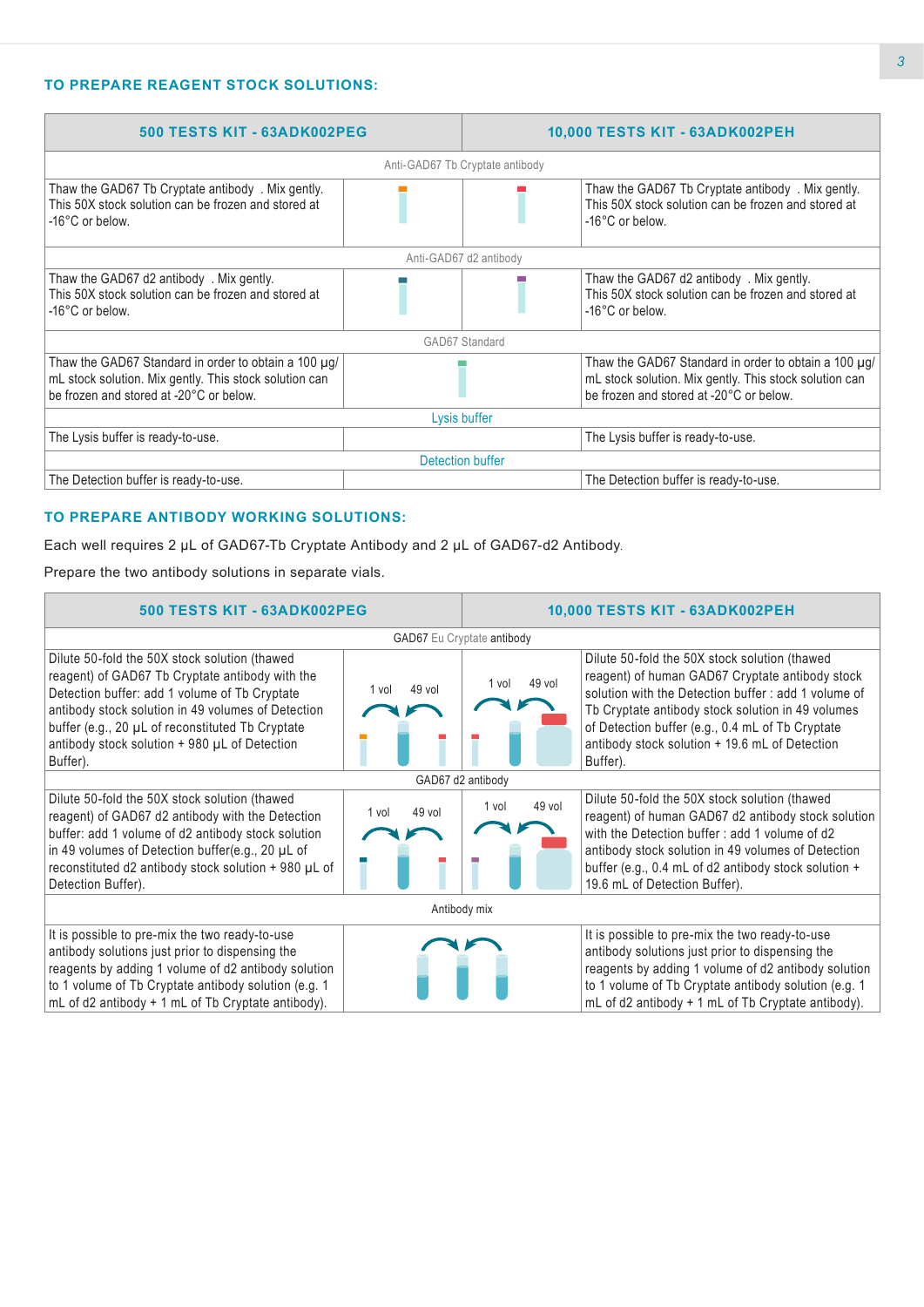#### **TO PREPARE STANDARD WORKING SOLUTIONS:**

- Each well requires 16 µL of standard.
- Dilute the standard stock solution serially with lysis buffer

• In order to check for a potential interference effect from your own assay buffer when using the assay for the first time, we highly recommend the parallel preparation of a standard curve in your own supplemented cell culture medium and in lysis buffer .

• In order to counteract any standard sticking, we recommend changing tips between each dilution.

#### A recommended standard dilution procedure is listed and illustrated below:

Dilute the standard stock solution 10-fold with lysis buffer; this yields the Intermediate Standard solution #A(10,000 ng/mL). E.g: take 5 µL of standard stock solution and add it to 45 µL of lysis buffer. Mix gently.

Dilute the Intermediate Standard dilution #A 125-fold with lysis buffer to prepare high standard (Std 9): e.g. take 5 µL of Intermediate Standard dilution #A and add it to 620 µL of lysis buffer . Mix gently.

Use the high standard (Std 9) to prepare the standard curve using 1/2 serial dilutions as follows:

- Dispense 200 µL of lysis buffer in each vial from Std 8 to Std 0.
- Add 200 µL of standard to 200 µL of lysis buffer , mix gently and repeat the 1/2 serial dilution to make standard solutions: std8, std7, std6, std5, std4, std3, std2, std1.

This will create 9 standards for the analyte. Std 0 (Negative control) is lysis buffer or appropriate culture medium alone.



| <b>STANDARD</b>                   | <b>SERIAL DILUTIONS</b>                                                | <b>GAD67 WORKING SOLUTIONS</b><br>(ng/mL) |
|-----------------------------------|------------------------------------------------------------------------|-------------------------------------------|
| Standard Stock solution           | Thawed stock solution                                                  | 100,000                                   |
| Intermediate standard solution #A | 5 µL Standard stock solution + 45 µL lysis buffer                      | 10,000                                    |
| Standard 9                        | $5 \mu L$ Intermediate Standard Solution #A + 620 $\mu L$ lysis buffer | 80                                        |
| Standard 8                        | 200 µL standard $9 + 200$ µL lysis buffer                              | 40                                        |
| Standard 7                        | 200 µL standard $8 + 200$ µL lysis buffer                              | 20                                        |
| Standard 6                        | 200 µL standard $7 + 200$ µL lysis buffer                              | 10                                        |
| Standard 5                        | 200 µL standard $6 + 200$ µL lysis buffer                              | 5                                         |
| Standard 4                        | 200 $\mu$ L standard 5 + 200 $\mu$ L lysis buffer                      | 2.5                                       |
| Standard 3                        | 200 $\mu$ L standard 4 + 200 $\mu$ L lysis buffer                      | 1.25                                      |
| Standard 2                        | 200 $\mu$ L standard 3 + 200 $\mu$ L lysis buffer                      | 0.625                                     |
| Standard 1                        | 200 $\mu$ L standard 2 + 200 $\mu$ L lysis buffer                      | 0.313                                     |
| Standard 0                        | 200 µL lysis buffer                                                    | 0                                         |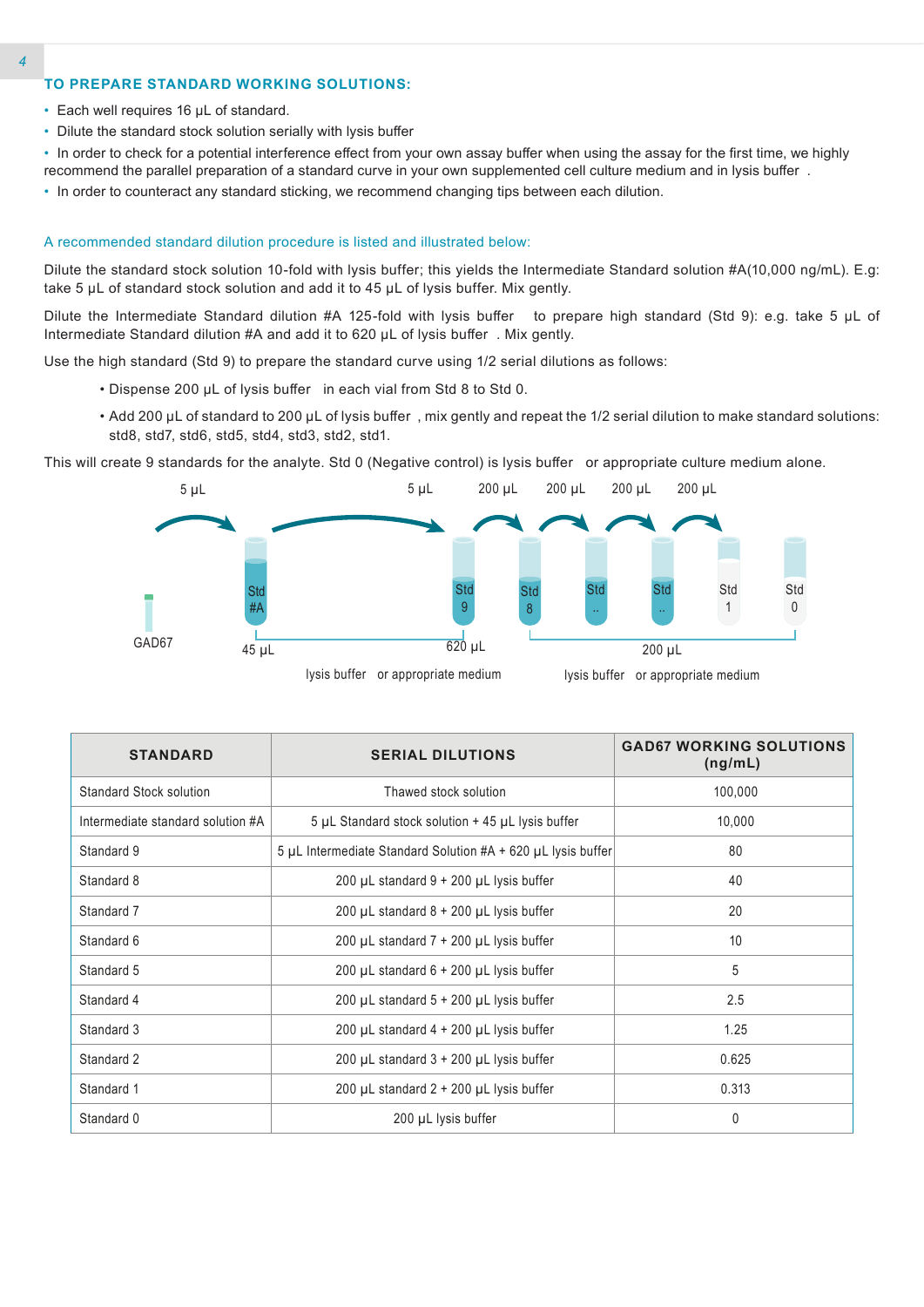#### **TO PREPARE SAMPLES:**

• Each well requires 16 µL of sample.

• Just after their collection, put the samples at 4°C and test them immediately. For later use, samples should be dispensed into disposable plastic vials and stored at -60°C or below. Avoid multiple freeze/thaw cycles.

• We recommend using M-PER lysis buffer or your preferred lysis buffer to perform the lysis of the cells. The assay can be run under a two-plate protocol, where cells are plated and stimulated in the same culture plate, then transferred to the assay plate for the HTRF® detection. This protocol enables the cells' viability and confluence to be monitored. It can also be further streamlined to a one-plate assay protocol where plating, stimulation and detection are performed in a single plate. Cell density, stimulation time, lysis step and other parameters related to the biology are cell-dependent and need to be optimized.

• Samples with a concentration above the highest standard (Std 9) must be diluted lysis buffer

• As Terbium Cryptate is sensitive to phenol red, it is mandatory to use medium without pheneol red (e.g. KRB or HSBC) to run your secretion assay

# **ASSAY PROTOCOL**

|                                   | Standard (Std 0 - Std 9)                                                         | <b>Samples</b>                                      |  |  |  |
|-----------------------------------|----------------------------------------------------------------------------------|-----------------------------------------------------|--|--|--|
| Step                              | Dispense 16 µL of each GAD67 standard<br>(Std 0 - Std 9) into each standard well | Dispense 16 µL of each sample into each sample well |  |  |  |
| $\boldsymbol{\mathsf{N}}$<br>Step | Add 2 µL of GAD67 d2 antibody working solution to all wells                      |                                                     |  |  |  |
| Step 3                            | Add 2 µL of GAD67 Tb Cryptate antibody working solution to all wells             |                                                     |  |  |  |
| Step 4                            | Seal the plate and incubate overnight @ RT                                       |                                                     |  |  |  |
| Step 5                            | Remove the plate sealer and read on an HTRF® compatible reader                   |                                                     |  |  |  |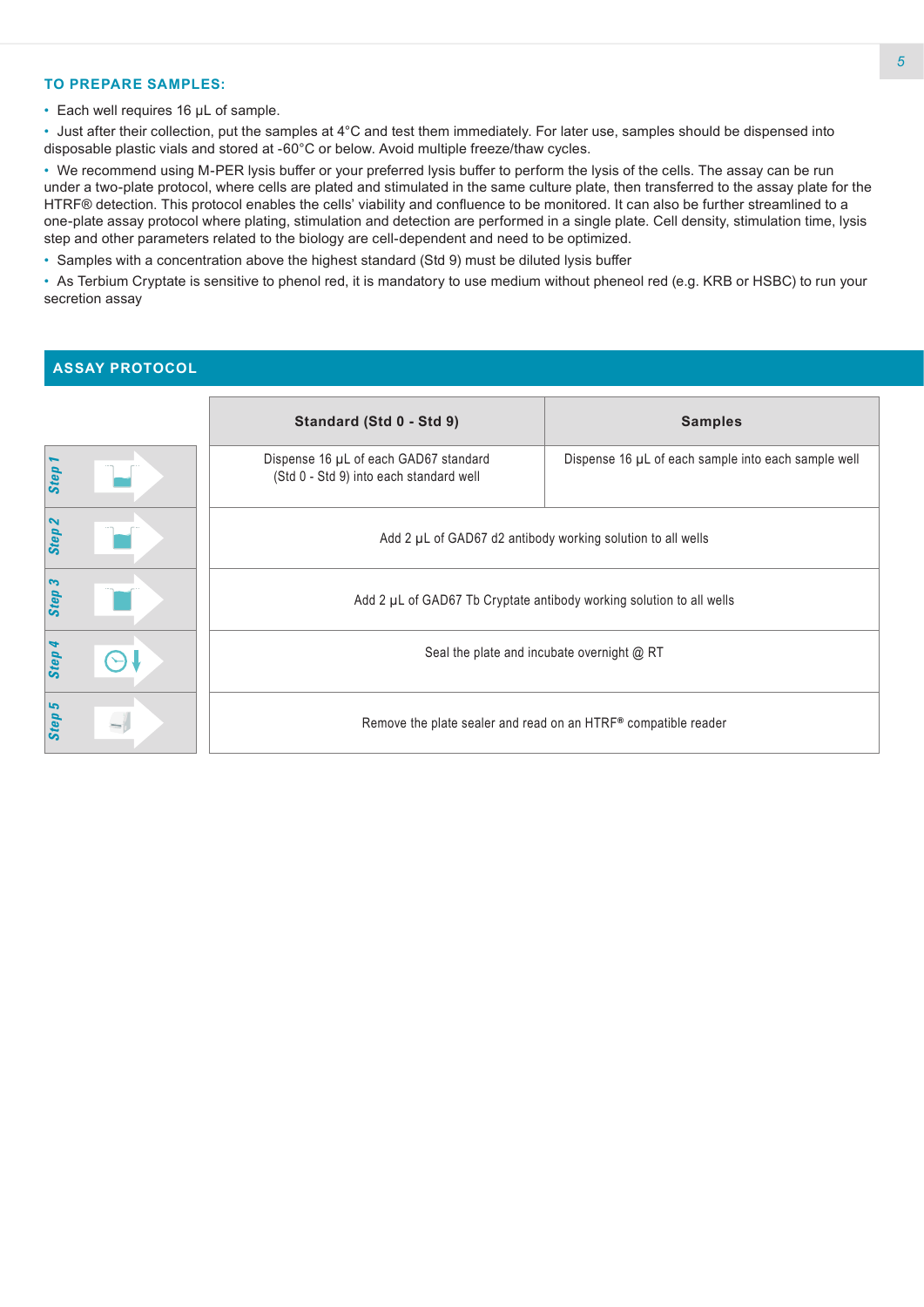| 16 µL Std 0 (Negative control)<br>16 µL Sample 1<br>$\mathbf{A}$<br>Repeat Well A1<br>Repeat Well A1<br>Repeat Well A4<br>2 µL GAD67-d2<br>2 µL GAD67-d2<br>2 µL GAD67-Tb Cryptate<br>2 µL GAD67-Tb Cryptate<br>16 µL Std 1<br>16 µL Sample 2<br>♦<br>Repeat Well B1<br>Repeat Well B1<br>Repeat Well B4<br>2 µL GAD67-d2<br>2 µL GAD67-d2<br>2 µL GAD67-Tb Cryptate<br>2 µL GAD67-Tb Cryptate<br>16 µL Std 2<br>16 µL Sample 3<br>$\mathbf{C}$<br>Repeat Well C1<br>Repeat Well C1<br>Repeat Well C4<br>2 uL GAD67-d2<br>2 uL GAD67-d2<br>2 µL GAD67-Tb Cryptate<br>2 µL GAD67-Tb Cryptate<br>16 µL Std<br>16 µL Sample<br>D<br>Repeat Well D1<br>Repeat Well D1<br>Repeat Well D4<br>2 µL GAD67-d2<br>2 µL GAD67-d2<br>2 µL GAD67-Tb Cryptate<br>2 µL GAD67-Tb Cryptate<br>16 µLStd<br>16 µL Sample<br>Е<br>Repeat Well E1<br>Repeat Well E1<br>Repeat Well E4<br>2 µL GAD67-d2<br>2 µL GAD67-d2<br>2 µL GAD67-Tb Cryptate<br>2 µL GAD67-Tb Cryptate<br>16 µL Std<br>16 µL Sample<br>F<br>Repeat Well F1<br>Repeat Well F1<br>Repeat Well F4<br>2 µL GAD67-d2<br>2 µL GAD67-d2<br>2 µL GAD67-Tb Cryptate<br>2 µL GAD67-Tb Cryptate<br>16 µL Std<br>16 µL Sample<br>G<br>Repeat Well G1<br>Repeat Well G1<br>Repeat Well G4<br>2 µL GAD67-d2<br>2 µL GAD67-d2<br>2 µL GAD67-Tb Cryptate<br>2 µL GAD67-Tb C.<br>$1 \mid 2 \mid 3 \mid 4 \mid \sqrt{6} \mid 7 \mid 8 \mid 9 \mid 10 \mid 11 \mid 12 \mid 13 \mid 14 \mid 15 \mid 16 \mid 17 \mid 18 \mid 19 \mid 20 \mid 21 \mid 22 \mid 23 \mid 24$<br>$16 \mu$<br>16 µL Std |   | 1             | $\overline{2}$ | 3              | 4                     | 5 | 6              |
|------------------------------------------------------------------------------------------------------------------------------------------------------------------------------------------------------------------------------------------------------------------------------------------------------------------------------------------------------------------------------------------------------------------------------------------------------------------------------------------------------------------------------------------------------------------------------------------------------------------------------------------------------------------------------------------------------------------------------------------------------------------------------------------------------------------------------------------------------------------------------------------------------------------------------------------------------------------------------------------------------------------------------------------------------------------------------------------------------------------------------------------------------------------------------------------------------------------------------------------------------------------------------------------------------------------------------------------------------------------------------------------------------------------------------------------------------------------------------------------------------------------------------|---|---------------|----------------|----------------|-----------------------|---|----------------|
|                                                                                                                                                                                                                                                                                                                                                                                                                                                                                                                                                                                                                                                                                                                                                                                                                                                                                                                                                                                                                                                                                                                                                                                                                                                                                                                                                                                                                                                                                                                              |   |               |                |                |                       |   | Repeat Well A4 |
|                                                                                                                                                                                                                                                                                                                                                                                                                                                                                                                                                                                                                                                                                                                                                                                                                                                                                                                                                                                                                                                                                                                                                                                                                                                                                                                                                                                                                                                                                                                              |   |               |                |                |                       |   | Repeat Well B4 |
|                                                                                                                                                                                                                                                                                                                                                                                                                                                                                                                                                                                                                                                                                                                                                                                                                                                                                                                                                                                                                                                                                                                                                                                                                                                                                                                                                                                                                                                                                                                              |   |               |                |                |                       |   | Repeat Well C4 |
|                                                                                                                                                                                                                                                                                                                                                                                                                                                                                                                                                                                                                                                                                                                                                                                                                                                                                                                                                                                                                                                                                                                                                                                                                                                                                                                                                                                                                                                                                                                              |   |               |                |                |                       |   | Repeat Well D4 |
|                                                                                                                                                                                                                                                                                                                                                                                                                                                                                                                                                                                                                                                                                                                                                                                                                                                                                                                                                                                                                                                                                                                                                                                                                                                                                                                                                                                                                                                                                                                              |   |               |                |                |                       |   | Repeat Well E4 |
|                                                                                                                                                                                                                                                                                                                                                                                                                                                                                                                                                                                                                                                                                                                                                                                                                                                                                                                                                                                                                                                                                                                                                                                                                                                                                                                                                                                                                                                                                                                              |   |               |                |                |                       |   | Repeat Well F4 |
|                                                                                                                                                                                                                                                                                                                                                                                                                                                                                                                                                                                                                                                                                                                                                                                                                                                                                                                                                                                                                                                                                                                                                                                                                                                                                                                                                                                                                                                                                                                              |   |               |                |                |                       |   | Repeat Well G4 |
| 2 µL GAD67-Tb Cryptate<br>$\overline{\overline{D}}$                                                                                                                                                                                                                                                                                                                                                                                                                                                                                                                                                                                                                                                                                                                                                                                                                                                                                                                                                                                                                                                                                                                                                                                                                                                                                                                                                                                                                                                                          | н | 2 µL GAD67-d2 | Repeat Well H1 | Repeat Well H1 | $2 \mu L \frac{B}{C}$ |   |                |

G H I J K L M N O P Q